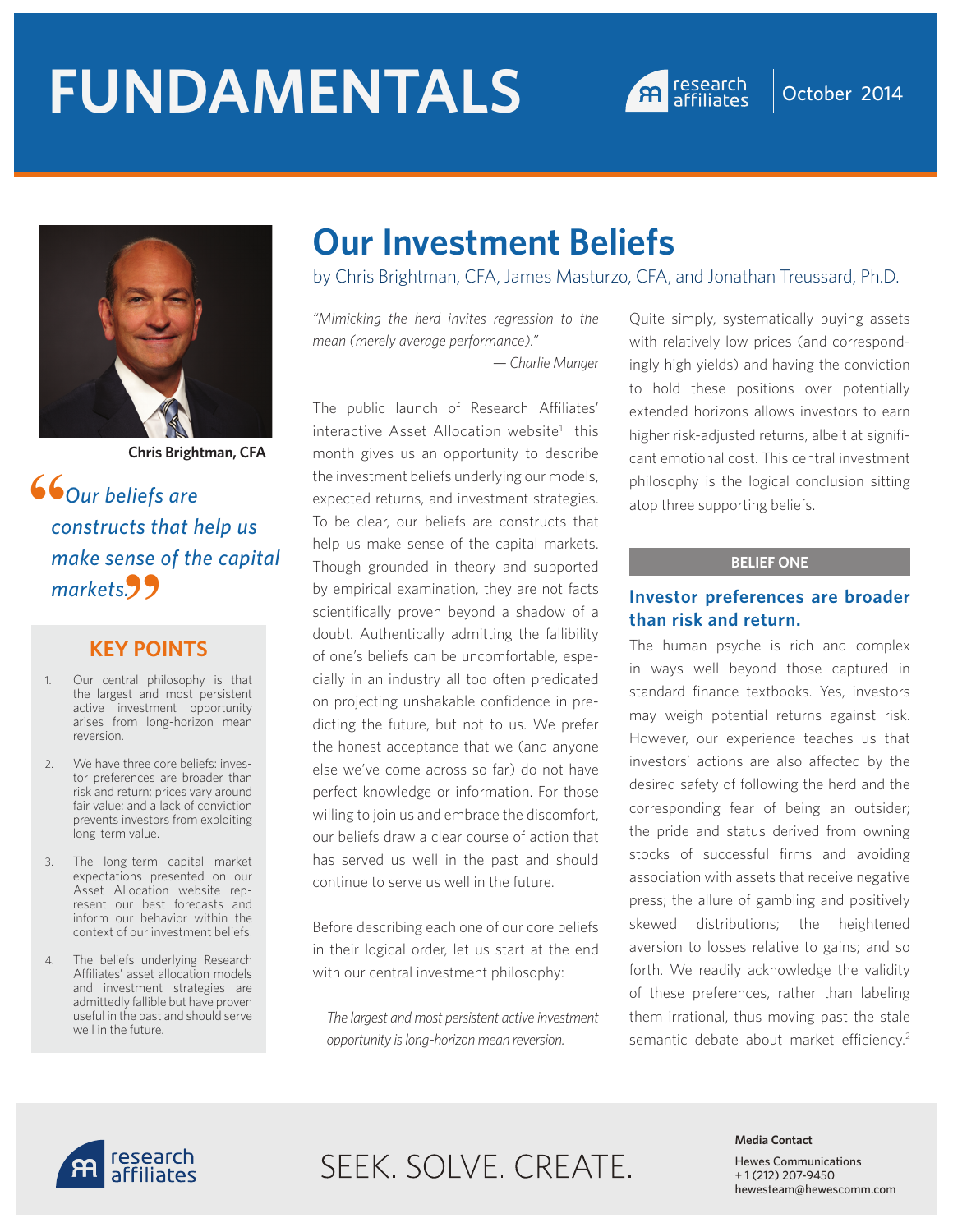## **FUNDAMENTALS**

Our collective decades in investment management have provided us plenty of opportunities to observe these very human tendencies, and many of them are also now documented in the published works of behavioral economists.3

### **BELIEF TWO**

### **Prices vary around fair value.**

*"In the short run, the market is a voting machine, but in the long run it is a weighing machine."* 

*— Attributed to Benjamin Graham*

Because of the complex and timevarying preferences of investors, at any given point in time, all asset prices are not unbiased estimates of fair value. Instead, prices can, and do, materially deviate from reasonable and transparent

### *The noise we observe is not white noise.* **" "**

estimates of intrinsic value, often for prolonged periods. That is what we mean when we say there is noise in prices.<sup>4</sup> But the noise we observe is not white noise, a neutral blanket containing no information. Quite the opposite: Indeed, we know far more than just current asset prices. We also know the path that prices have taken to get to their present levels. Based on this information, we can gauge which assets are likely overpriced and which are likely underpriced at the present time. Over longer periods, we expect prices to eventually revert toward

estimates of intrinsic value, even as new errors in either direction are introduced. This mean-reverting process tilts the scale in favor of buying low and selling high, or at least buying low and selling at fair value!

What support can we provide for this belief? And what are the magnitudes at play, in terms of investment performance? In **Figure 1**, we reproduced De Bondt and Thaler's (1985) analysis on the future performance of recent losers and winners in equities markets. This is one of the most direct tests of noise and mean-reversion. It also happens to show dramatic results. Sorting stocks on their most recent three-year performance (and labeling them losers and winners accordingly), we see that, on average,

# Figure 1. Winners and Losers





Source: Research Affiliates, based on De Bondt and Thaler (1985).

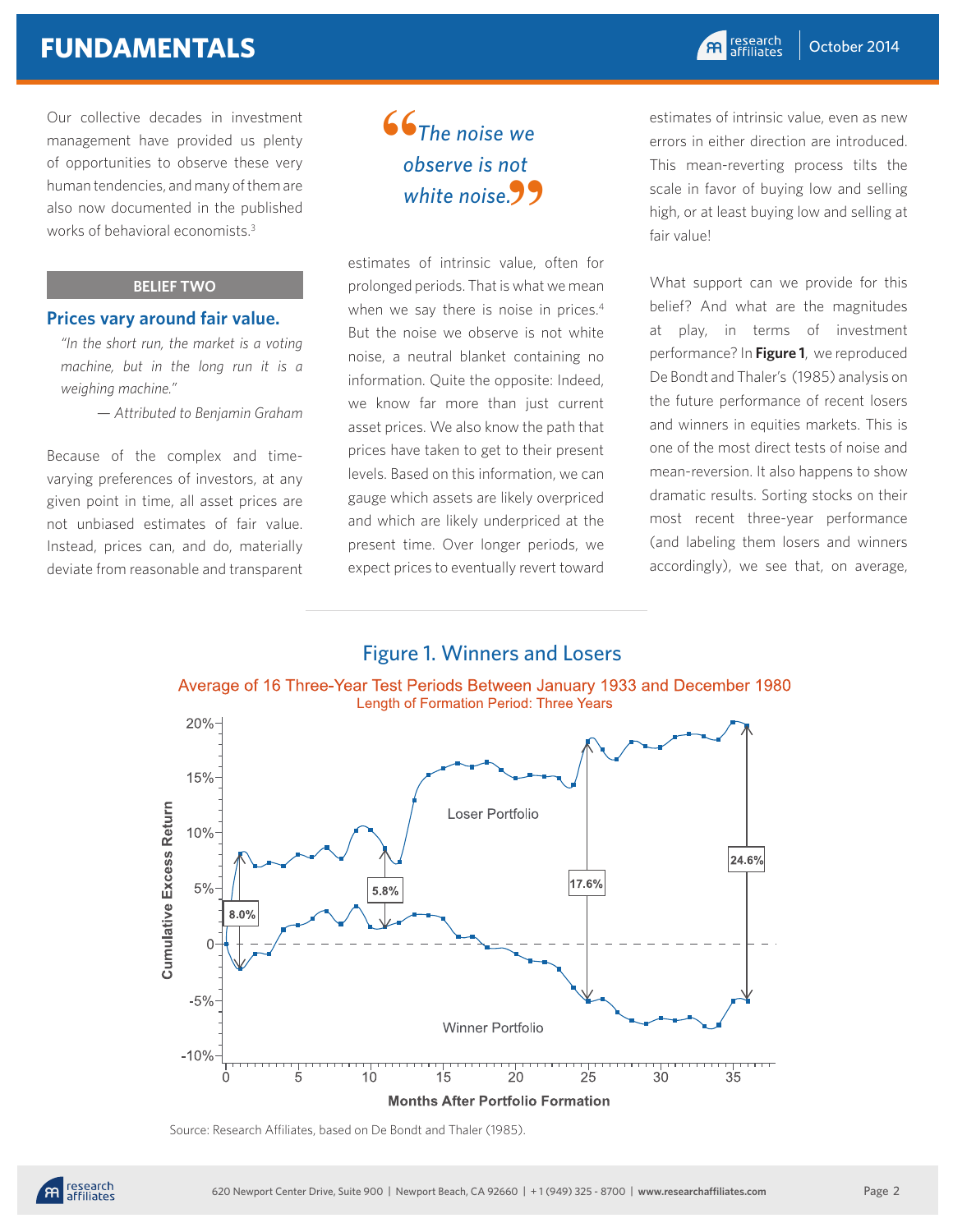# **FUNDAMENTALS**

the loser portfolio outperformed the winner portfolio by nearly 25% over the following three years. Outperformance of this magnitude is not merely the cartoonist's pennies in front of a steamroller, or even the economist's \$20 bills on the sidewalk. It is very large indeed.

So with such large performance spreads on the table, and with so many individuals and institutions dedicated to the management of financial assets, how can we possibly believe that we, as a firm, will not be beat to the buffet table by the large army of investment managers out there?

### **BELIEF THREE**

### **Lack of conviction (and/or internal governance constraints) restrict/prohibit investors from exploiting long-term value.**

*"…it is the long-term investor, he who most promotes the public interest, who will in practice come in for most criticism…. For it is in the essence of his behavior that he should be eccentric, unconventional and rash in the eyes of average opinion. If he is successful, that will only confirm the general belief in his rashness; and if in the short run he is unsuccessful, which is very likely, he will not receive much mercy. Worldly wisdom teaches that it is better for reputation to fail conventionally than to succeed unconventionally."* 

*— J.M. Keynes*

Let this quote sink in for a moment, and then ask yourself: When push comes to shove, what kind of asset managers (or asset classes, or even securities) will individuals, banks, boards, and

### *What board member will risk aligning herself with unconventional*  with unconvent<br>managers?"? **"**

committees choose to keep investing in, especially after their strategies have disappointed over a multi-year horizon?5 What board member or investment consultant will risk being perceived as aligning herself with unconventional and rash eccentrics after their recent track record becomes the stuff of embarrassment? It is our belief that a lack of conviction in investment choices by most individuals, and the corresponding constraints on the institutions governed by such individuals, inhibit the successful exploitation of mispricings that can be expected to correct over unknown and potentially long horizons. This individual trait and these institutional limitations help to create the opportunities that we seek to exploit.

### All of these beliefs lead us back to the conclusion: The largest and most persistent active investment opportunity is long-horizon mean reversion.

*"Industry need not wish, and he that lives upon hopes will die fasting. There are no gains without pains."* 

*— Benjamin Franklin*

Therefore, great resolve—at least as much as skill or insight—is crucial in our ability to earn excess returns over time by buying assets with low prices/ high yields and selling assets with high prices/low yields. This resolve allows us

to stay the course and even rebalance into assets that continue to get cheaper.6 As one can imagine, it would be difficult to tie ourselves to the mast<sup>7</sup> without analytical devices to make our investment beliefs operational on a daily basis, particularly a roadmap anchoring our view of what the future holds for the investment landscape. For us, part of the roadmap is Research Affiliates' long-term capital market expectations, which we recently began providing to the entire community of investors on our Asset Allocation website.

### *Great resolve is crucial in our ability to earn excess returns over time.* **"66**<br>cr

Not surprisingly, these expectations are created to directly inform our behavior within the context of our investment beliefs, and they represent our best forecast for the future. That is not to say we think asset returns over the next 10 years will be exactly the returns illustrated on our website. In fact, we are quite sure that will not be the case. However, sitting here in the second half of 2014, the data made available on the Asset Allocation part of our website are what we think of as the most probable and defensible expectations for the future. Armed with conviction around our investment beliefs and the devices needed to keep the course over time, we feel confident in our ability to help investors to earn higher risk-adjusted returns over time.